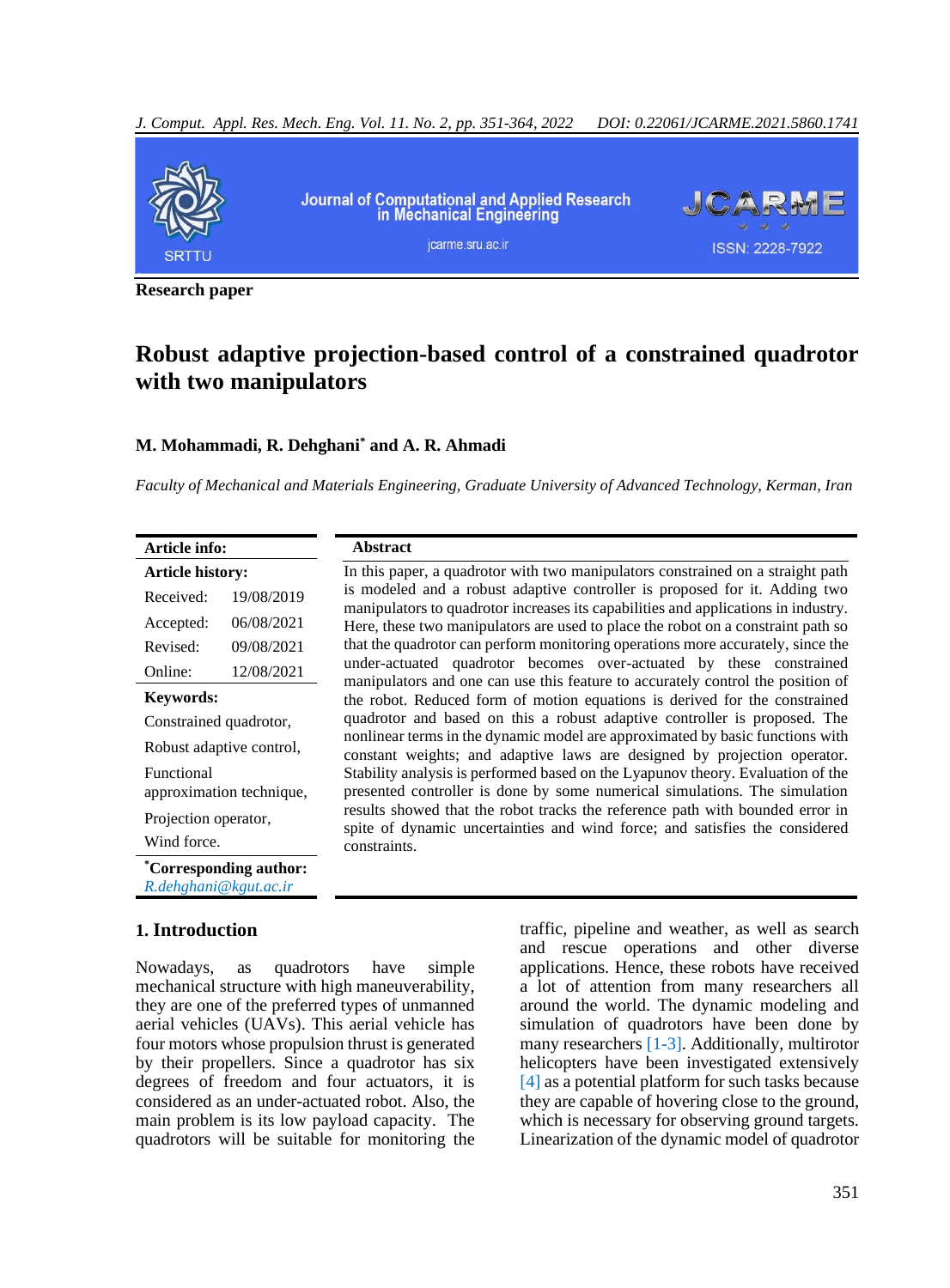using Taylor series approximation method has been presented in [\[5\].](#page-10-2)

For the flight control of quadrotors, many methods have been proposed. One of these controllers is the proportional-integralderivative (PID) control. This controller is designed and used for position and orientation control of the robot [\[6-10\].](#page-11-0) Many studies have been done on the stabilization of the quadrotor under external disturbances. For example, the external constant disturbances have been estimated using the Lyapunov functions and the validity of this method has been proved by experiments [\[11\].](#page-11-1) Recently, much attention has been paid to the use of nonlinear control methods for the flight control of quadrotors such as feedback linearization, fuzzy logic, sliding mode and back-stepping controller. Feedback linearization is used for controlling quadrotor [\[12-14\].](#page-11-2) Sliding mode control has been used for altitude control of a small helicopter in [\[15\].](#page-11-3) Also, the sliding mode control is used for controlling the movement of quadrotor [\[16-18\].](#page-11-4) In many studies, the steps of back-stepping controller with the proof of stability are presented [\[19-22\].](#page-11-5) Also, the performance of the back-stepping and sliding mode controllers for the robot's motion control were compared by Nadda and Swarup [\[23\],](#page-12-0) and according to their simulation results, sliding mode controller functioned better.

Recently, the quadrotors are designed for advanced tasks due to their simple structure and high activity. Design, modeling and control of the interaction of a quadrotor with the environment are introduced by Sanchez et al [\[24\].](#page-12-1) In this area, some studies have addressed robust takeoff and landing of the quadrotor [\[25\],](#page-12-2) quadrotor ball juggling [\[26\],](#page-12-3) cooperative grasping and transport [\[27,](#page-12-4) 28], flipping [\[29\],](#page-12-5) flight through narrows and perching on inverted surfaces [\[30\],](#page-12-6) landing on moving platform [\[31,](#page-12-7) [32\],](#page-12-7) and ensembles of aerial robots [\[33\].](#page-12-8)

Adding two manipulators to quadrotor increases its capabilities. The application of quadrotor with two manipulators can be considered in different ways. This robot is able to use two manipulators in grasping and dynamic shipping, or moving along the surface by contacting two manipulators with that surface. Quadrotors with two manipulators are introduced in Yu and Ding's study [\[34\].](#page-12-9) The dynamic modeling of this robot, derived by using recursive method and

trajectory linearization control of the robot on vertical surfaces, was proposed. Yu and Ding studied an optimal planning strategy [\[35\].](#page-12-10) Also, dynamic modeling and control motion of two armed quadrotors for wall-climbing mode and flying-walking locomotion are presented in Yu and Ding's study [\[36,](#page-12-11) 37]. In previous studies related to the control of quadrotors with two manipulators, the control law dependent on accurate information of nonlinear terms in the dynamic equations and the uncertainties of these terms were not considered.

In this paper, a quadrotor with two manipulators is considered such that the manipulators are constrained by a path. In order to conduct accurate monitoring of a path such as the high voltage lines, the robot must be resistant to external disturbances. Hence, in this paper, in order to overcome this challenge, the quadrotor with two manipulators constrained on the path has been proposed. Robust adaptive control design of the constrained quadrotor is one of the main contributions of this paper. The novelty of this article is that in designed controller, the nonlinear terms are estimated by functional approximation method and then the adaptive laws are designed by projection operator. The efficiency of the proposed controller and the robustness of motion in the presence of the model uncertainties and the external disturbances, are shown by some simulations.

## **2. Dynamical modeling of robot**

The considered quadrotor with two manipulators is shown in Fig. 1. In this robot, the rotational axes of the propellers are parallel and the propellers, positioned opposite to each other, rotate in a direction reverse to the rotation of the coupling propellers. The main body of the robot has a square frame with the length of 2L and four propellers with an equal height h, which are located at the four corners of the robot's frame. Each manipulator of the robot is composed of two links and the links are connected to each other and to the main body of the robot by the revolute joints. As shown in Fig. 1,  $L_1$  represent the length of the links AB and DE and  $L_2$ represent the length of the links BC and EF. The joints axis is normal to the main body and in a plane. When the robot is in flight mode, it has 10-DOF. By increasing or decreasing the speed of the rotors and changing the torque of the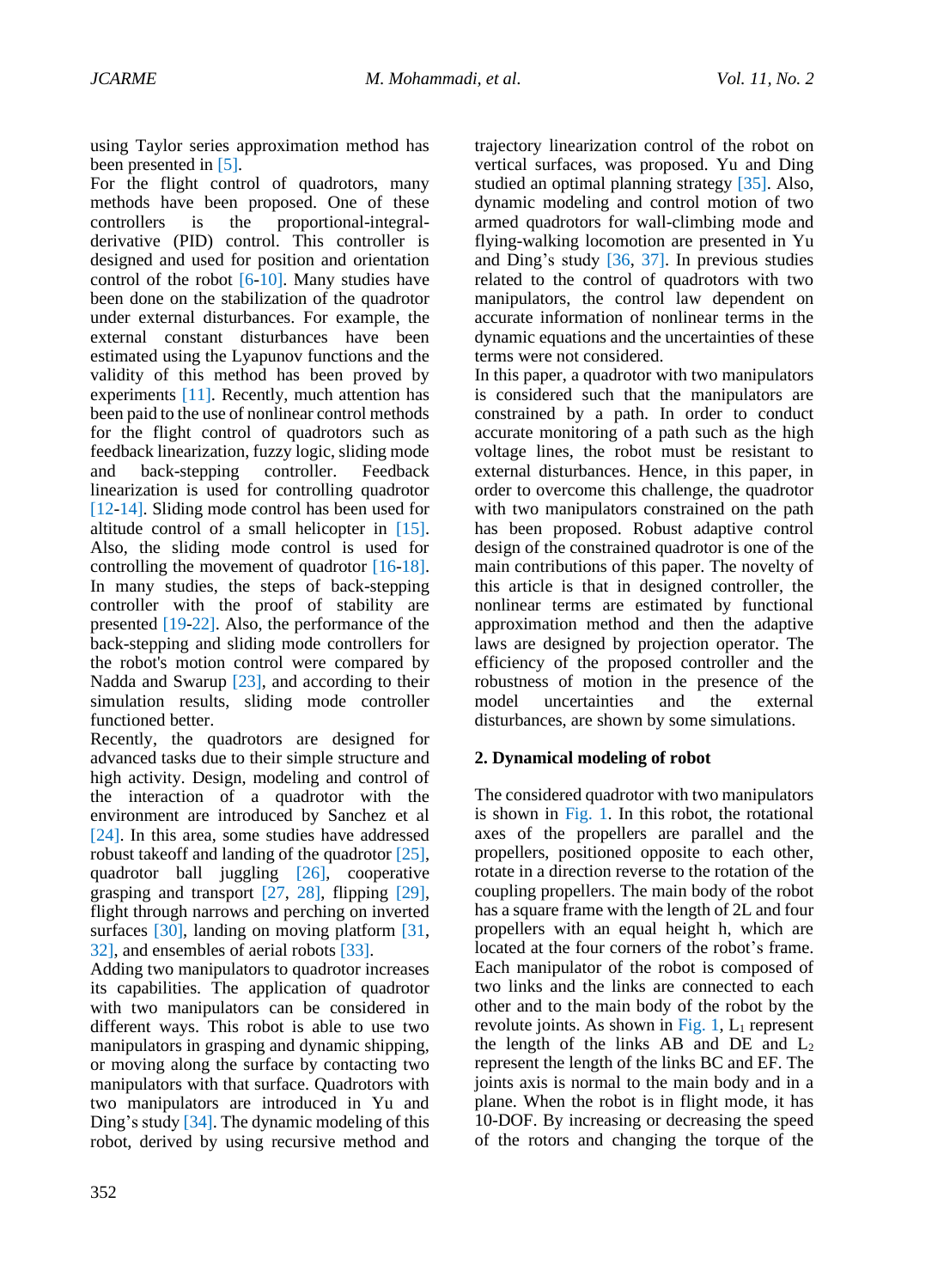joints, various maneuvers can be performed. The ends of the two manipulators are constrained on a path. In this section, the dynamic equations of the quadrotor with two constrained manipulators are obtained.

As shown in Fig. 1, two basic coordinate frames are defined to describe the robot motion: earth fixed frame  $E = \{X, Y, Z\}$  and body fixed frame  $B = \{x,y,z\}$ . The origin of the body fixed frame is connected to the center of the main body. Also, Euler angles 3-2-1, displayed respectively by  $ψ$ ,  $θ$ ,  $φ$ , are used to describe the orientation of the main body.

Thus, the rotation matrix of the main body is given as:

<span id="page-2-1"></span>
$$
R(\psi, \theta, \varphi) = \n\begin{bmatrix}\nC_{\psi}C_{\Theta} & S_{\psi}C_{\Theta} & -S_{\Theta} \\
S_{\Theta}S_{\varphi}C_{\psi}-C_{\varphi}S_{\psi} & S_{\Theta}S_{\varphi}S_{\psi}+C_{\varphi}C_{\psi} & S_{\varphi}C_{\Theta} \\
S_{\Theta}C_{\varphi}C_{\psi}+S_{\varphi}S_{\psi} & S_{\Theta}C_{\varphi}C_{\psi}-S_{\varphi}S_{\psi} & C_{\varphi}C_{\Theta}\n\end{bmatrix} (1)
$$

where C and S stand for the cosine and sine, respectively. According to Fig. 1, the generalized coordinate vector (**q**) and the velocity coordinates (**η**) are chosen as:

$$
q = ((P_oE)T, \gammaT, \alphaT)T
$$
  
\n= (X, Y, Z,  $\varphi$ ,  $\theta$ ,  $\psi$ ,  $\alpha_1$ ,  $\alpha_2$ ,  $\alpha_3$ ,  $\alpha_4$ )<sup>T</sup>  
\n
$$
\eta = ((v_oB)T, (\omegaB)T, (\dot{\alpha})T)T
$$
  
\n= (v<sub>x</sub>, v<sub>y</sub>, v<sub>z</sub>, p, q, r,  $\dot{\alpha}_1$ ,  $\dot{\alpha}_2$ ,  $\dot{\alpha}_3$ ,  $\dot{\alpha}_4$ )<sup>T</sup> (2)

where  $\mathbf{P}_0^{\mathbf{E}} = (X, Y, Z)^{\mathrm{T}}, \quad \mathbf{v}_0^{\mathbf{B}} = (\mathbf{v}_x, \mathbf{v}_y, \mathbf{v}_z)^{\mathrm{T}}$ and  $\omega^B = (p,q,r)^T$  are the position vectors of the origin (point  $O$  in Fig. 1) in frame E, the linear velocity vector of the body frame's origin and the angular velocity vector of the main body in frame B, respectively. Also, superscript B and E are the body and inertial frames, respectively;  $\alpha = (\alpha_1, \alpha_2, \alpha_3, \alpha_4)$ <sup>T</sup> is the vector of joint angles. The inertial and body-fixed velocity relations are introduced as:

$$
\begin{bmatrix} \mathbf{v}_0^B \\ \mathbf{\omega}^B \end{bmatrix} = \begin{bmatrix} \mathbf{R}(\gamma) & \mathbf{0} \\ \mathbf{0} & \mathbf{J}(\gamma) \end{bmatrix} \begin{bmatrix} \dot{\mathbf{P}}_0^E \\ \dot{\gamma} \end{bmatrix}
$$
(3)



**Fig. 1. A** quadrotor with two manipulators and utilized frames.

where the Jacobian matrix J is given as follows:

$$
\mathbf{J}(\gamma) = \begin{bmatrix} 1 & 0 & -\sin\theta \\ 0 & \cos\phi & \sin\phi\cos\theta \\ 0 & -\sin\phi & \cos\phi\cos\theta \end{bmatrix}
$$
 (4)

The kinematic equations of the robot can be written as:

<span id="page-2-0"></span>
$$
\eta = \begin{bmatrix} R(\gamma) & 0 \\ 0 & J(\gamma) & 0 \end{bmatrix} \dot{q} = \Theta \dot{q} \tag{5}
$$

Now, Lagrange method is used to obtain the dynamic equations of the robot in the flight mode [\[38\]:](#page-12-12)

$$
\frac{d}{dt}\left(\frac{\partial L}{\partial \eta}\right) + \frac{\partial L}{\partial \eta} \left[ \left(\dot{\Theta} - \frac{\partial \eta}{\partial q}\right) \Theta^{-1} \right] - \frac{\partial L}{\partial q} \Theta^{-1} = U \tag{6}
$$

where L=T-Ρ; T and Ρ are the kinetic energy and the potential energy, respectively [\[37\].](#page-12-13) Also, U is the generalized force vector. Aerodynamic studies show that a drag moment and a thrust force are created by the rotation of each propeller [\[6\].](#page-11-0) The thrust force F and drag moment  $\tau$ , are proportional to the square of propeller's angular velocity  $Ω$  which is given as: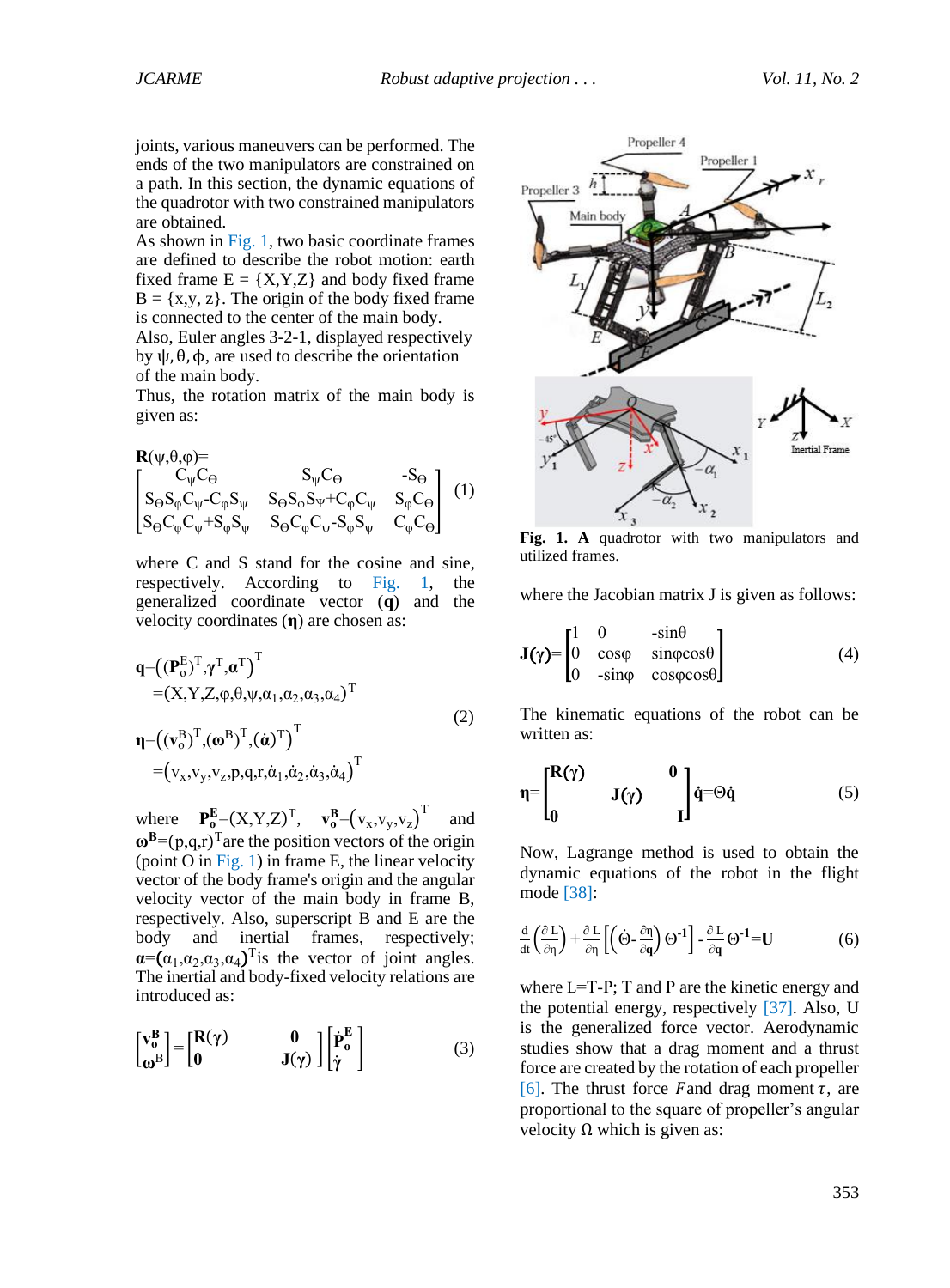$$
F = k_t \Omega^2 \qquad , \qquad \tau = k_d \Omega^2 \tag{7}
$$

where  $k_t$  and  $k_d$  are the thrust and drag moment constant coefficients, respectively. Therefore, the generalized force vector is given as:

$$
\mathbf{U} = \mathbf{B}\boldsymbol{\tau} = \begin{pmatrix} 0 \\ 0 \\ -k_t(\Omega_1^2 + \Omega_2^2 + \Omega_3^2 + \Omega_4^2) \\ -L k_t(\Omega_2^2 - \Omega_4^2) \\ -L k_t(\Omega_3^2 - \Omega_1^2) \\ -k_d(\Omega_1^2 - \Omega_2^2 + \Omega_3^2 - \Omega_4^2) \\ \tau_1 \\ \tau_2 \\ \tau_3 \\ \tau_4 \end{pmatrix} = \begin{pmatrix} 0 \\ 0 \\ u_1 \\ u_2 \\ u_3 \\ u_4 \\ u_5 \\ u_6 \\ u_7 \\ u_8 \end{pmatrix}
$$
(8)

where  $\mathbf{B} \in \mathbb{R}^{10 \times 8}$  is the distribution of inputs matrix and  $\tau_i$  (i=1,2,3,4) are the joint torques on the manipulators.

As shown in Fig. 1, the contact between the robot and constrained path is considered with the rollers in the points C and F. Frame  $x^R y^R z^R$  is defined on the constraint. In order to move along the constrained path, the speed of the points C and F along  $z_1$  and  $y_1$  axes of  $x^R y^R z^R$  frame should be zero. Therefore, the constraints are written as:

<span id="page-3-0"></span>
$$
\mathbf{V}_{\mathcal{C}}^{\mathcal{R}} \cdot \mathbf{k}^{\mathcal{R}} = 0, \ \mathbf{V}_{\mathcal{C}}^{\mathcal{R}} \cdot \mathbf{j}^{\mathcal{R}} = 0
$$
\n
$$
\mathbf{V}_{\mathcal{F}}^{\mathcal{R}} \cdot \mathbf{k}^{\mathcal{R}} = 0, \ \mathbf{V}_{\mathcal{F}}^{\mathcal{R}} \cdot \mathbf{j}^{\mathcal{R}} = 0
$$
\n
$$
\omega^{\mathcal{R}} \cdot \mathbf{i}^{\mathcal{R}} = 0
$$
\n(9)

where  $i^R$ ,  $j^R$  and  $k^R$  are unit vectors in the direction of the  $x^R$ ,  $y^R$  and  $z^R$  axes, respectively. The relations given in Eq.  $(9)$  are written in the matrix form as follows [\[38\]:](#page-12-12)

<span id="page-3-4"></span>
$$
\overline{A} \dot{q} = 0 \tag{10}
$$

where  $\overline{A} \in R^{5 \times 10}$ . Considering these five constraints, the dynamic equations of the constrained robot are written as follows [\[38\]:](#page-12-12)

<span id="page-3-1"></span>
$$
M(q) \dot{\eta} + h(q, \eta) = B\tau + A^{T} \lambda \qquad (11)
$$

where **M**(**q**)  $\in \mathbb{R}^{10 \times 10}$  is the mass matrix; **h** $\in \mathbb{R}^{10 \times 1}$ is the centrifugal, Coriolis and gravity forces

vector;  $\textbf{B} \in \mathbb{R}^{10 \times 8}$  is the input distribution matrix; **τ**∈R **8×1** whose four first elements correspond to the propeller and four other elements are related to the torque of the robot joints;  $\lambda \in \mathbb{R}^{5 \times 1}$  is the Lagrange coefficients vector and  $\mathbf{A} = \overline{\mathbf{A}} \mathbf{W}$  with  $\mathbf{W} = \Theta^{-1}$ .

#### **3. Controller design**

In this section, the robot is controlled in the presence of the external disturbances and uncertainty. At first, the control law is derived based on accurate dynamic model and then by estimating the nonlinear terms of the dynamic model, a robust adaptive controller is proposed.

*3.1. Controller design based on accurate dynamic model*

The robot has eight inputs and ten generalized coordinates. The five constraints of the system reduce the degree of freedom of the robot to five. Therefore, the reduced form equations can be obtained using the constraints. To this end, the dynamic equations of the constrained robot, [Eq.](#page-3-1)  [\(11\),](#page-3-1) are rewritten in terms of **q**, **q**̇. The second time derivative of Eq.  $(5)$  is written as:

<span id="page-3-2"></span>
$$
\ddot{\mathbf{q}} = \dot{\mathbf{W}} \mathbf{\eta} + \mathbf{W} \dot{\mathbf{\eta}} \tag{12}
$$

Substituting [Eq. \(5\)](#page-2-0) int[o Eq. \(12\)](#page-3-2) yields:

$$
\ddot{\mathbf{q}} = \dot{\mathbf{W}} \Theta \dot{\mathbf{q}} + \mathbf{W} \dot{\mathbf{\eta}} \tag{13}
$$

Hence, the vector **η**̇ can be given as:

<span id="page-3-3"></span>
$$
\dot{\mathbf{\eta}} = \mathbf{W}^{-1} \left( \ddot{\mathbf{q}} \cdot \dot{\mathbf{W}} \Theta \dot{\mathbf{q}} \right) \tag{14}
$$

By substituting Eq.  $(14)$  into Eq.  $(11)$  the dynamic equations are rewritten as follows:

<span id="page-3-5"></span>
$$
\mathbf{M}\mathbf{W}^{-1}(\ddot{\mathbf{q}}\cdot\dot{\mathbf{W}}\Theta\dot{\mathbf{q}})+\mathbf{h}(\mathbf{q},\dot{\mathbf{q}})=\mathbf{B}\boldsymbol{\tau}+\mathbf{A}^{\mathrm{T}}\boldsymbol{\lambda}
$$
 (15)

In order to obtain the reduced form of the dynamic equations, the vector of the generalized velocities is decomposed into constrained and non-constrained coordinates by the invertible matrix **P**.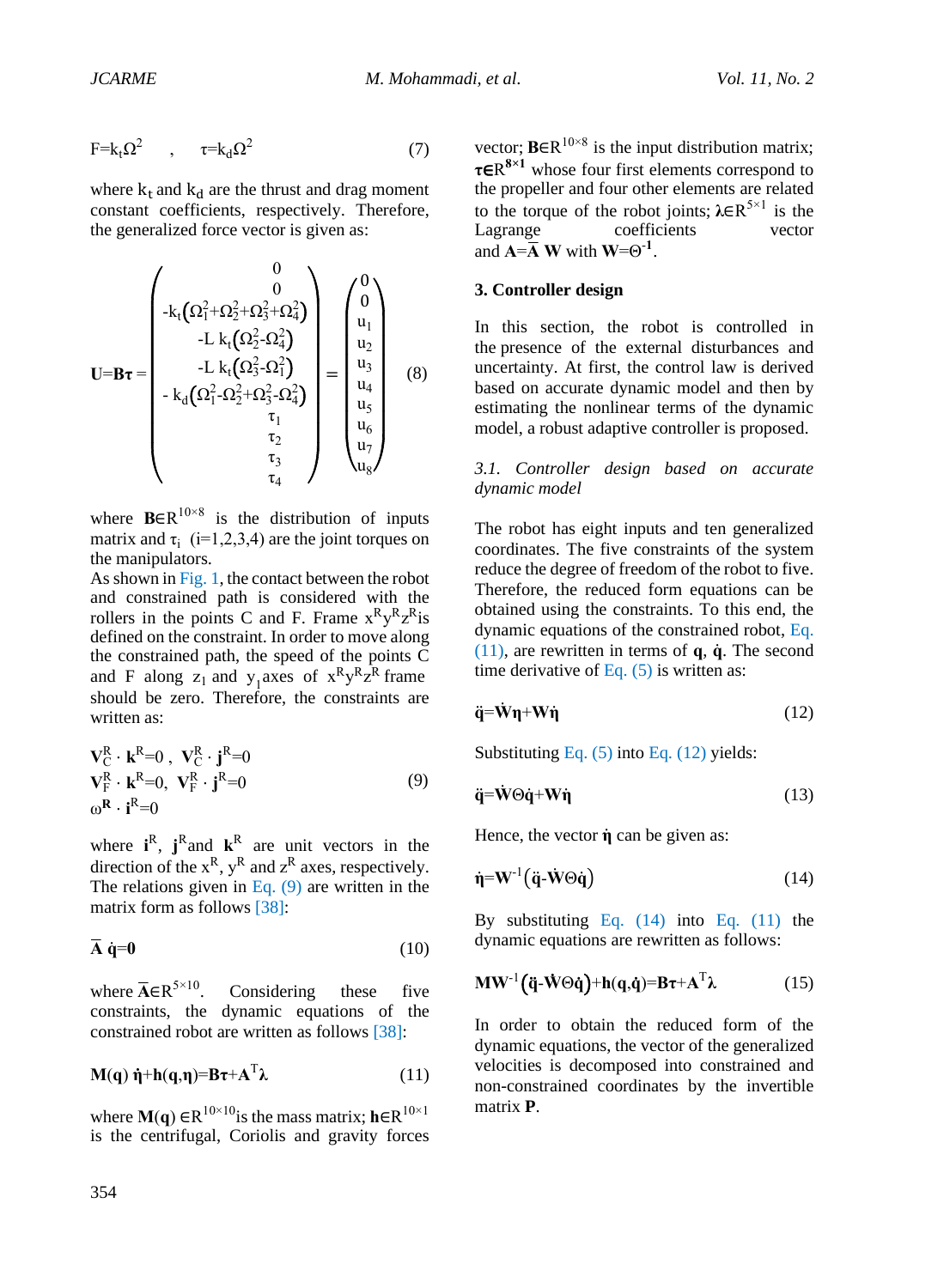<span id="page-4-0"></span>
$$
\dot{\mathbf{q}} = \mathbf{P} \begin{pmatrix} \dot{\mathbf{q}}_{\rm c} \\ \dot{\mathbf{q}}_{\rm nc} \end{pmatrix} \tag{16}
$$

where,  $\mathbf{q}_{\text{nc}} \in \mathbb{R}^5$ ,  $\mathbf{q}_{\text{c}} \in \mathbb{R}^5$  are non-constrained and constrained coordinates, respectively and **P**∈R<sup>10×10</sup> is invertible. Also, since there are five constraints governing the system, five elements of vector  $\dot{\mathbf{q}}$  are assigned to vector  $\dot{\mathbf{q}}_{\mathbf{c}}$ . Substituting [Eq. \(16\)](#page-4-0) int[o Eq. \(10\)](#page-3-4) yields:

<span id="page-4-1"></span>
$$
\mathbf{G}_1 \dot{\mathbf{q}}_c + \mathbf{G}_2 \dot{\mathbf{q}}_{nc} = 0 \tag{17}
$$

where  $\mathbf{G}_1 \in \mathbb{R}^{5 \times 5}$  and  $\mathbf{G}_2 \in \mathbb{R}^{5 \times 5}$  are sub-matrices of **A**̅**P** determined by:

$$
\overline{\mathbf{A}}\mathbf{P}=[\mathbf{G}_1 \quad \mathbf{G}_2] \tag{18}
$$

By using Eq.  $(17)$ , the vector  $\dot{\mathbf{q}}_{\mathbf{c}}$  is obtained in terms of  $\dot{\mathbf{q}}_{\text{nc}}$ .

$$
\dot{\mathbf{q}}_{\rm c} = -\mathbf{G_1}^{-1} \mathbf{G_2} \dot{\mathbf{q}}_{\rm nc}
$$
 (19)

Hence[, Eq. \(16\)](#page-4-0) is rewritten in terms of  $\dot{\mathbf{q}}_{\text{nc}}$ .

<span id="page-4-2"></span>
$$
\dot{\mathbf{q}} = \mathbf{H} \dot{\mathbf{q}}_{\text{nc}} \tag{20}
$$

where, the matrix **H** is defined as follows:

$$
\mathbf{H} = \mathbf{P} \begin{pmatrix} -\mathbf{G_1}^{-1} \mathbf{G_2} \\ \mathbf{I}_{5 \times 5} \end{pmatrix} \tag{21}
$$

Time derivative of [Eq. \(20\)](#page-4-2) yields:

<span id="page-4-3"></span>
$$
\ddot{\mathbf{q}} = \dot{\mathbf{H}} \dot{\mathbf{q}}_{\text{nc}} + \mathbf{H} \ddot{\mathbf{q}}_{\text{nc}} \tag{22}
$$

By substituting Eq.  $(22)$  into Eq.  $(15)$ , another form of the dynamical equations of the robot is obtained.

<span id="page-4-4"></span>
$$
\mathbf{M}\mathbf{W}^{-1}\left(\dot{\mathbf{H}}\dot{\mathbf{q}}_{nc} + \mathbf{H}\ddot{\mathbf{q}} - \dot{\mathbf{q}}\dot{\mathbf{q}}\right)
$$
  
 
$$
\dot{\mathbf{W}}\odot\dot{\mathbf{q}}\right) + \mathbf{h}(\mathbf{q},\mathbf{\eta}) = \mathbf{B}\boldsymbol{\tau} + \mathbf{A}^{\mathrm{T}}\boldsymbol{\lambda}
$$
 (23)

Pre multiplying [Eq. \(23\)](#page-4-4) by  $\mathbf{H}^T \mathbf{W}^T$ , the reduced form equations are given as

<span id="page-4-6"></span>
$$
\overline{\mathbf{M}}\ddot{\mathbf{q}}_{\text{nc}} + \overline{\mathbf{h}} = \overline{\mathbf{B}}\boldsymbol{\tau}
$$
 (24)

with

<span id="page-4-5"></span>
$$
\overline{\mathbf{M}} = \mathbf{H}^{\mathrm{T}} \mathbf{W}^{-1}^{\mathrm{T}} \mathbf{M} \mathbf{W}^{-1} \mathbf{H}
$$
\n
$$
\overline{\mathbf{h}} = \mathbf{H}^{\mathrm{T}} \mathbf{W}^{-1}^{\mathrm{T}} \begin{pmatrix} \mathbf{h}(\mathbf{q}, \dot{\mathbf{q}}) - \mathbf{M} \mathbf{W}^{-1} \dot{\mathbf{W}} \Theta \dot{\mathbf{q}} \\ + \mathbf{M} \mathbf{W}^{-1} \dot{\mathbf{H}} \dot{\mathbf{q}}_{\mathrm{nc}} \end{pmatrix}
$$
\n(25)

In Eq.  $(25)$ ,  $\overline{A}H=0$  has been used. Now, the controller is designed using the dynamic model [\(Eq. \(25\)\)](#page-4-5). For this goal, the errors are defined as:

$$
\mathbf{e} = \mathbf{q}_{\text{nc}}^{\mathbf{d}} - \mathbf{q}_{\text{nc}} \tag{26}
$$

<span id="page-4-7"></span>
$$
\sigma = \dot{\mathbf{e}} + \mathbf{K}_1 \mathbf{e} \tag{27}
$$

where,  $q_{nc}$  shows the coordinates that are controlled. Superscript 'd' denotes the desired value and  $K_1$  is a constant positive definite diagonal matrix. Using the dynamic model [\(Eq.](#page-4-6)  [\(24\)\)](#page-4-6), time derivative of [Eq. \(27\)](#page-4-7) yields:

<span id="page-4-8"></span>
$$
\dot{\sigma} = \ddot{q}_{nc}^{d} + K_1 \dot{e} - \overline{M}^{-1} \overline{B} \tau + \overline{M}^{-1} \overline{h}
$$
 (28)

Based on dynamic  $(Eq. (28))$ , the control law is suggested as follows:

<span id="page-4-9"></span>
$$
\boldsymbol{\tau} = \overline{\mathbf{B}}^{-1} \overline{\mathbf{M}} (\mathbf{K}_1 \dot{\mathbf{e}} + \ddot{\mathbf{q}}_{\text{nc}}^d + \mathbf{K}_2 \mathbf{\sigma}) + \overline{\mathbf{B}}^{-1} \overline{\mathbf{h}} \tag{29}
$$

While the dynamic model is accurate, the error of dynamics is given as:

$$
\dot{\sigma} + \mathbf{K}_2 \sigma = 0 \tag{30}
$$

Considering the Lyapunov function  $V = \frac{1}{2}$  $rac{1}{2}$ **σ**<sup>T</sup>**σ**, its time derivative will be in the following form:

$$
\dot{\mathbf{V}} = -\mathbf{\sigma}^{\mathrm{T}} \mathbf{K}_2 \mathbf{\sigma}
$$
 (31)

Since  $V$  and  $\dot{V}$  are positive definite and negative definite, respectively, the tracking error converges to zero when t→∞. However, if the accurate dynamic model is not available, the controller  $(Eq. (29))$  cannot be used and this is considered in the next sub-section.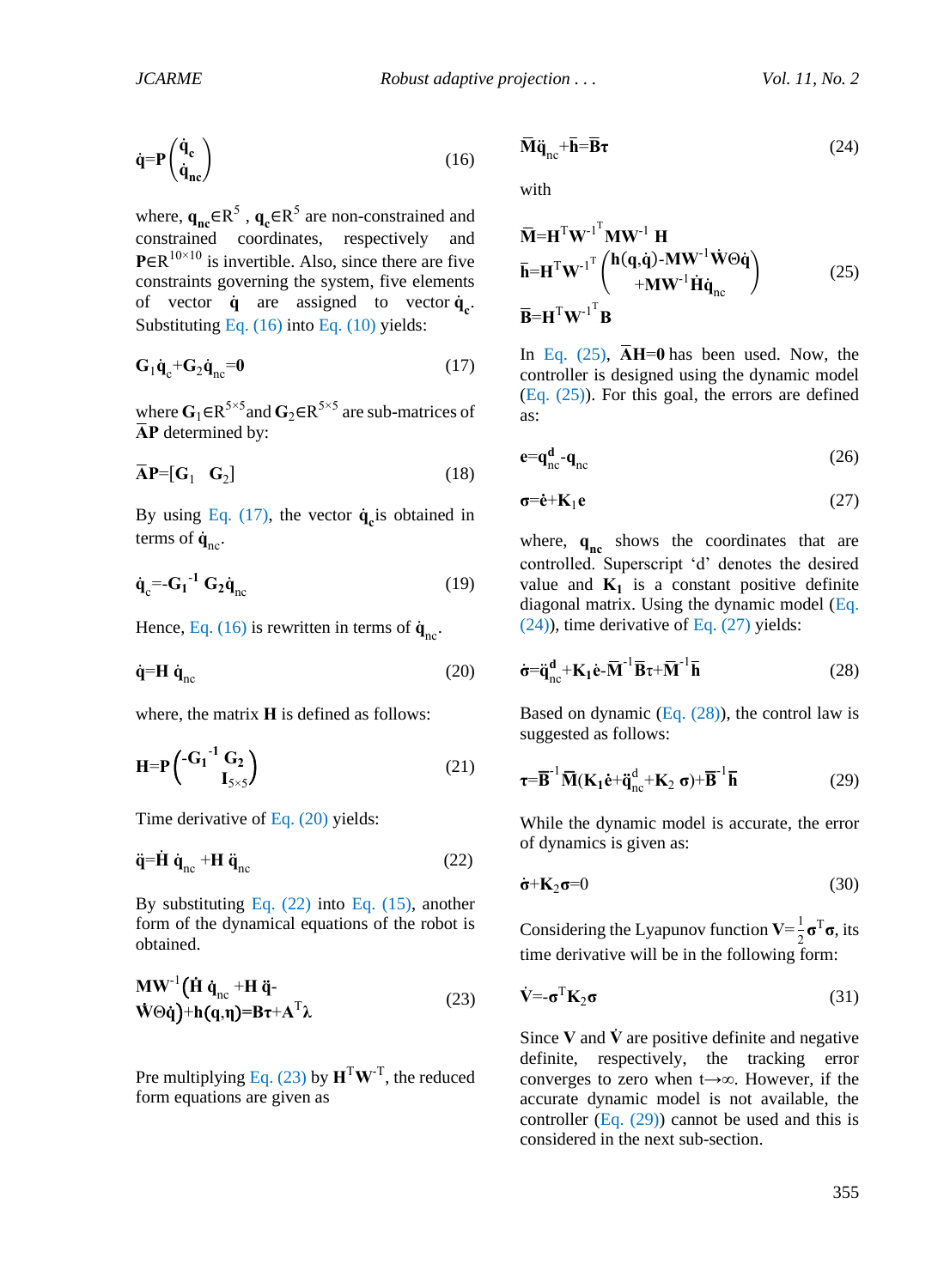#### *3.2. Robust adaptive controller design*

In this section, it is assumed that the Coriolis, centripetal, and gravity forces are not exactly modeled. Therefore, to compensate the dynamic model errors, the nonlinear terms of dynamic model are estimated by adaptive laws based on projection operator [39] and function approximation [40]. Th[erefore](#page-12-14), in the proposed controller, the [mode](#page-12-15)l nonlinear functions are not required to be known accurately, which is one of the main advantages of this controller.

To this end, the inputs are proposed as follows:

<span id="page-5-0"></span>
$$
\boldsymbol{\tau} = \overline{\mathbf{B}}^{-1} \overline{\mathbf{M}} (\mathbf{K}_1 \dot{\mathbf{e}} + \ddot{\mathbf{q}}_{\text{nc}}^d + \mathbf{K}_2 \mathbf{\sigma}) + \overline{\mathbf{B}}^{-1} \mathbf{\hat{h}} \tag{32}
$$

where,  $\hat{\mathbf{h}}$  is the estimation of  $\overline{\mathbf{h}}$ . Using the controller (Eq.  $(32)$ ), the error of dynamics (Eq. (30)) is re[written as:](#page-5-0)

<span id="page-5-2"></span>
$$
\dot{\sigma} + \mathbf{K}_2 \sigma = \overline{\mathbf{M}}^{-1} (\overline{\mathbf{h}} \cdot \hat{\mathbf{h}}) \tag{33}
$$

In order to determine  $\hat{\mathbf{h}}$ , the adaptive law is designed. To do so, let's define:

$$
\mathbf{F} = \mathbf{\bar{M}}^{-1} \mathbf{h}
$$
 (34)

where,  $\mathbf{\hat{F}}$  is the estimation of  $\mathbf{F}$ . Functional approximation is used to estimate the vector elements of **F**. For this purpose, **F** elements are approximated as temporal basic functions by constant weights. In other words,

$$
\mathbf{F}_{i} = \mathbf{W}_{i}^{\mathrm{T}} \mathbf{S}_{i} + \overline{\mathbf{\varepsilon}}_{i} \qquad i = 1, 2, ..., n_{c} \qquad (35)
$$

where,  $n_c$  is the number of coordinates under control and  $\bar{\epsilon}_i$  is the approximation error.  $S_i \in R^{\beta_i}$  and  $W_i \in R^{\beta_i}$  are basic functions and constant weights, respectively. Also,  $\beta_i$  is the number of basic functions. Estimation of elements **F** is considered as follows:

$$
\widehat{\mathbf{F}}_{i} = \widehat{\mathbf{W}}_{i}^{\mathrm{T}} \mathbf{S}_{i} \qquad i = 1, 2, \dots, n_{c} \qquad (36)
$$

where,  $\widehat{W}_i$  is the estimation of  $W_i$ . Since  $W_i$  is a constant vector, one can obtain an adaptive law

using the Lyapunov function. For this purpose, the Lyapunov function is considered as:

<span id="page-5-1"></span>
$$
\mathbf{V} = \frac{1}{2}\boldsymbol{\sigma}^{\mathrm{T}}\boldsymbol{\sigma} + \frac{1}{2}\sum_{i=1}^{n_{\mathrm{c}}}\widetilde{\mathbf{W}}_{i}^{\mathrm{T}}\boldsymbol{\Gamma}_{i}^{-1}\widetilde{\mathbf{W}}_{i}
$$
(37)

where  $\widetilde{W}_i = W_i - \widehat{W}_i$  is the estimation error. Time derivative of  $(Eq. (37))$  during  $(Eq. (33))$  yields:

$$
\dot{\mathbf{V}} = -\boldsymbol{\sigma}^{\mathrm{T}} \mathbf{K}_2 \boldsymbol{\sigma} + \sum_{i=1}^{\dot{n}_c} (\sigma_i \widetilde{\mathbf{W}}_i^{\mathrm{T}} \mathbf{S}_i - \widetilde{\mathbf{W}}_i^{\mathrm{T}} \boldsymbol{\Gamma}_i^{-1} \dot{\mathbf{W}}_i) + \boldsymbol{\sigma}^{\mathrm{T}} \boldsymbol{\epsilon}
$$
(38)

Now, an adaptive law can be obtained for  $\widehat{W}_i$ using  $(Eq. (38))$ . To this end, the projection operator for the adaptive law is proposed as follows:

<span id="page-5-3"></span>
$$
\dot{\mathbf{W}}_i = \text{proj}_{\Gamma_i}(\mathbf{\hat{W}}_i, \sigma_i \mathbf{S}_i, f_i) \quad i = 1, 2, \dots, n_c \tag{39}
$$

where

proj 
$$
\Gamma_i
$$
 =  
\n
$$
\begin{cases}\n\sigma_i \Gamma_i S_i - \sigma_i \Gamma_i S_i \frac{\nabla f_i \cdot \nabla f_i^T}{\nabla f_i^T \cdot \nabla f_i} \Gamma_i S_i f_i & \text{if } f_i, a_i > 0 \quad (40) \\
\sigma_i \Gamma_i S_i & \text{otherwise}\n\end{cases}
$$

and  $a_i = \sigma_i S_i^T \Gamma_i \nabla f_i$ ,  $\nabla f_i = \frac{\partial f_i}{\partial \mathbf{W}}$  $\frac{\partial I_i}{\partial \hat{\mathbf{W}}}$ , the functions  $f_i$  are convex functions that are considered as follows:

$$
\mathbf{f}_{i} = \frac{\|\widehat{\mathbf{W}}_{i}\|^{2} \cdot (\|\widehat{\mathbf{W}}_{i}\|_{M} \cdot \varepsilon_{f})^{2}}{2\varepsilon_{f} \|\widehat{\mathbf{W}}_{i}\|_{M} \cdot \varepsilon_{f}^{2}}
$$
(41)

where  $\|\widehat{\mathbf{W}}_i\|_{M} = \max(\|\widehat{\mathbf{W}}_i\|)$ . Note that for the projection operator defined in Eq. (40), the following inequality is true.

<span id="page-5-4"></span>
$$
(\widehat{\mathbf{W}}_i\text{-}\mathbf{W}_i)(\Gamma_i^{-1} \operatorname{proj}_{\Gamma_i}(\widehat{\mathbf{W}}_i, \sigma_i \mathbf{S}_i, f_i) -\sigma_i \mathbf{S}_i) \leq 0 \quad i=1,2,...,n_c
$$
\n
$$
(42)
$$

Lavretsky et al. have presented more basic details for the projection operator [\[40\].](#page-12-15) Now, the following theorem is given for control of the considered robot.

**Theorem 1:** To control the constrained robot system with the dynamic [Eq.](#page-3-4)  $(10 \text{ and } 11)$ , the control law  $(Eq. (32))$  and the adaptive law  $(Eq.$ [\(39\)\)](#page-5-3) are proposed. These laws cause the robot to follow the reference trajectory in the presence of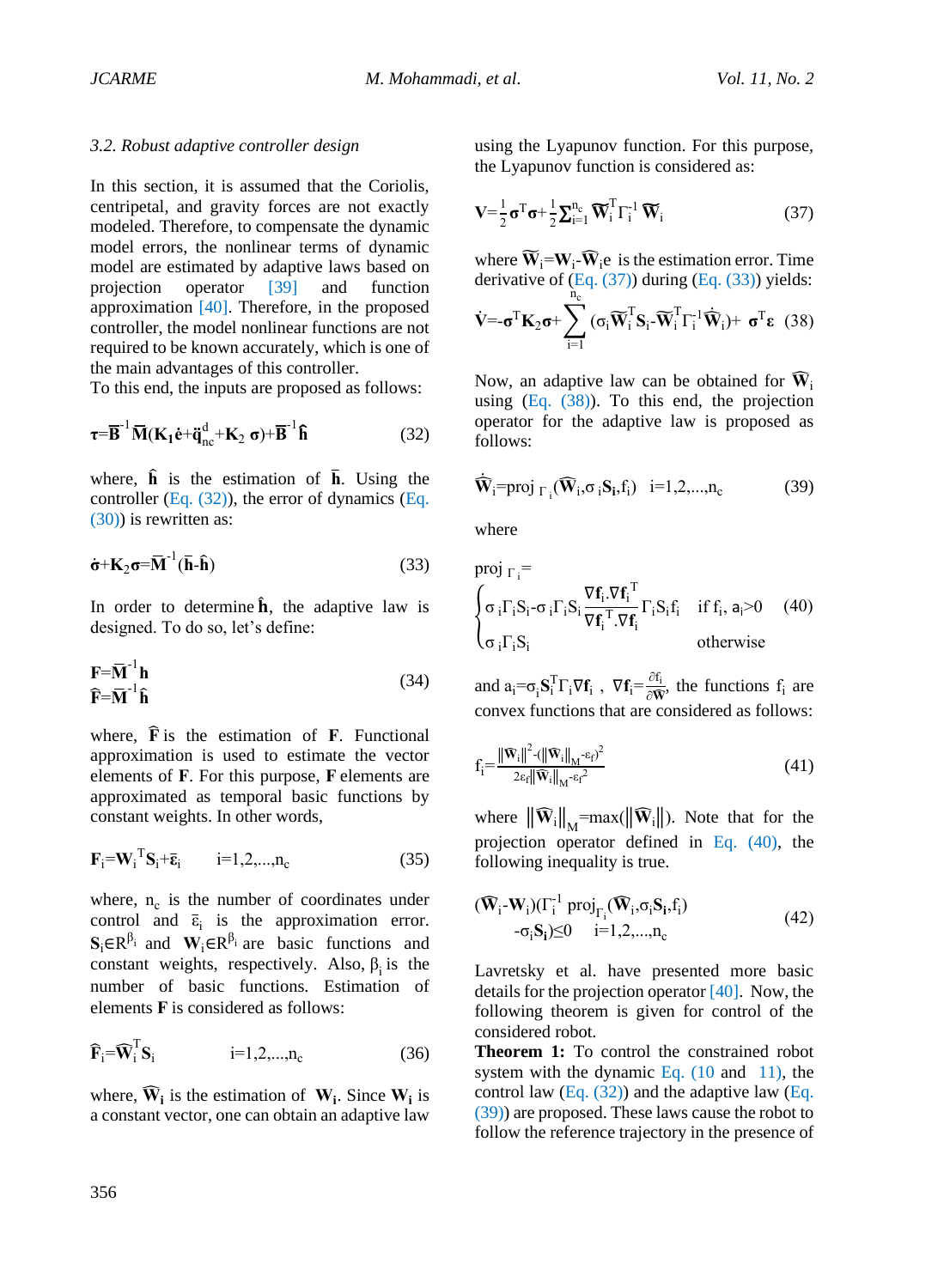the dynamic uncertainty, so that the tracking and estimation errors can be bounded.

**Proof:** Consider the Lyapunov function given in Eq. [\(37\)](#page-5-1) and its time derivative Eq. (38). Using the control law [\(Eq.](#page-5-3)  $(32)$ ), the adaptive laws (Eq.  $(39)$ ) and inequality (Eq.  $(42)$ ) yield:

$$
\dot{\mathbf{V}} \leq -\sigma^{\mathrm{T}} \mathbf{K}_2 \sigma + \sigma^{\mathrm{T}} \varepsilon \tag{43}
$$

Now, the Yang inequality  $(a, b \in$ R<sup>2</sup>,  $\rho$ >0 s.t ab $\leq \frac{1}{2}(\frac{a^2}{\rho})$  $\frac{a^2}{\rho}$ + $\rho b^2$ )) is used and Eq. (38) is rewritten as:

<span id="page-6-0"></span>
$$
\dot{\mathbf{V}} \leq \frac{1}{2} (\lambda_{\min}(\mathbf{K}_2) ||\boldsymbol{\sigma}||^2 - \frac{||\boldsymbol{\epsilon}||^2}{\lambda_{\min}(\mathbf{K}_2)})
$$
(44)

Using the Lyapunov function, Eq. [\(44\)](#page-6-0) yields:

<span id="page-6-1"></span>
$$
\dot{V} \leq \lambda_{\min}(\mathbf{K}_2) V + \rho \tag{45}
$$

Solving [Eq. \(45\)](#page-6-1) for V gives:

$$
V(t)=V_0e^{-\lambda_{\min}(\mathbf{K}_2)t}+\frac{\rho}{\lambda_{\min}(\mathbf{K}_2)}(1-\frac{\rho}{2\lambda_{\min}(\mathbf{K}_2)}t)
$$
(46)

where  $\rho = \frac{\|\varepsilon\|^2}{2\sqrt{2}}$  $\frac{\text{Re}\left(t\right)}{2\lambda_{\min}(\mathbf{K}_2)}$ . It shows  $\mathbf{V}(t)$  will go to bounded value  $\frac{p}{\lambda}$  $\frac{p}{\lambda_{\min}(K_2)}$  when t→∞. Therefore, by choosing the gain values, this constant value can be tuned small. Thus, the tracking errors and uncertain estimations will be limited and the proof will be completed.

#### **4. Simulation results**

Here, the numerical simulation results of the robot motion under the proposed controller are presented. The robot parameters are given in [Table 1.](#page-6-2)

The non-constrained and constrained coordinates are considered as follows:

$$
\mathbf{q}_{\mathrm{n c}} = (X, Z, \theta, \alpha_1, \alpha_3)^{\mathrm{T}}
$$
  
\n
$$
\mathbf{q}_{\mathrm{c}} = (Y, \varphi, \psi, \alpha_2, \alpha_4)^{\mathrm{T}}
$$
\n(47)

|  |  | Table 1. Physical parameters of the quadrotor [37]. |  |  |
|--|--|-----------------------------------------------------|--|--|
|--|--|-----------------------------------------------------|--|--|

<span id="page-6-2"></span>

| Parameter                           | Value                                   |
|-------------------------------------|-----------------------------------------|
| $m_{b}$                             | 1.13 kg                                 |
| $\rm m_{\rm p}$                     | $0.01$ kg                               |
| $m_{AB}$                            | $0.04$ kg                               |
| $m_{\scriptscriptstyle DE}$         | $0.04$ kg                               |
| $m_{BC}$                            | $0.14$ kg                               |
| $\rm m_{\rm EF}$                    | $0.14$ kg                               |
| $\mathcal{L}_{\mathrm{AB}}$         | $0.15$ m                                |
| $\mathcal{L}_{\text{DE}}$           | $0.15 \text{ m}$                        |
| $\mathcal{L}_{\textsc{bc}}$         | $0.22 \text{ m}$                        |
| $\mathcal{L}_{\textsc{ef}}$         | $0.22 \text{ m}$                        |
| $\mathbf h$                         | $0.03$ m                                |
| L                                   | 0.5 <sub>m</sub>                        |
| $\mathbf{k}_\text{d}$               | $2.1 \times 10^{-5}$ N.s <sup>2</sup>   |
| $k_{t}$                             | $2.1 \times 10^{-5}$ N.s <sup>2</sup>   |
| $\mathbf{I}_{\mathbf{X}\mathbf{b}}$ | $1.27 \times 10^{-2}$ kg.m <sup>2</sup> |
| $\mathbf{I}_{\mathrm{yb}}$          | $1.27 \times 10^{-2}$ kg.m <sup>2</sup> |
| $\mathbf{I}_{\mathrm{Zb}}$          | $2.29 \times 10^{-2}$ kg.m <sup>2</sup> |
| $\mathbf{I}_{\text{Zp}}$            | $3.8 \times 10^{-8}$ kg.m <sup>2</sup>  |
| $\mathbf{I}_{\mathbf{X}_1}$         | $0.17 \times 10^{-4}$ kg.m <sup>2</sup> |
| $\mathbf{I}_{\mathbf{y_1}}$         | $0.17 \times 10^{-4}$ kg.m <sup>2</sup> |
| $\mathbf{I}_{\mathbf{z}_1}$         | $0.12\times10^{-3}$ kg.m <sup>2</sup>   |
| $\mathbf{I}_{\mathbf{z}_2}$         | $0.12\times10^{-3}$ kg.m <sup>2</sup>   |
| $\mathbf{I}_{\mathbf{x_2}}$         | $0.31 \times 10^{-4}$ kg.m <sup>2</sup> |
| $I_{y_2}$                           | $0.31 \times 10^{-4}$ kg.m <sup>2</sup> |

#### *4.1. Initial conditions and desired trajectory*

Since the robot is constrained, the initial conditions have to satisfy the constraints. In order to satisfy the constraints defined i[n Eq. \(9\),](#page-3-0) the initial generalized velocities are chosen zero. But for the initial generalized coordinates, initial configuration of the robot has to satisfy the holonomic constraints. To this end, the initial configuration of the robot is considered as [Fig.](#page-7-0)   $2(b)$ . It is assumed that the center of the main body of the robot moves as much as d in the vertical direction from its highest possible point; and the main body rotates clockwise as much as  $β$  about y<sup>R</sup>. Therefore, the rotation matrix defined in Eq.  $(1)$  can be obtained as Eq.  $(48)$ .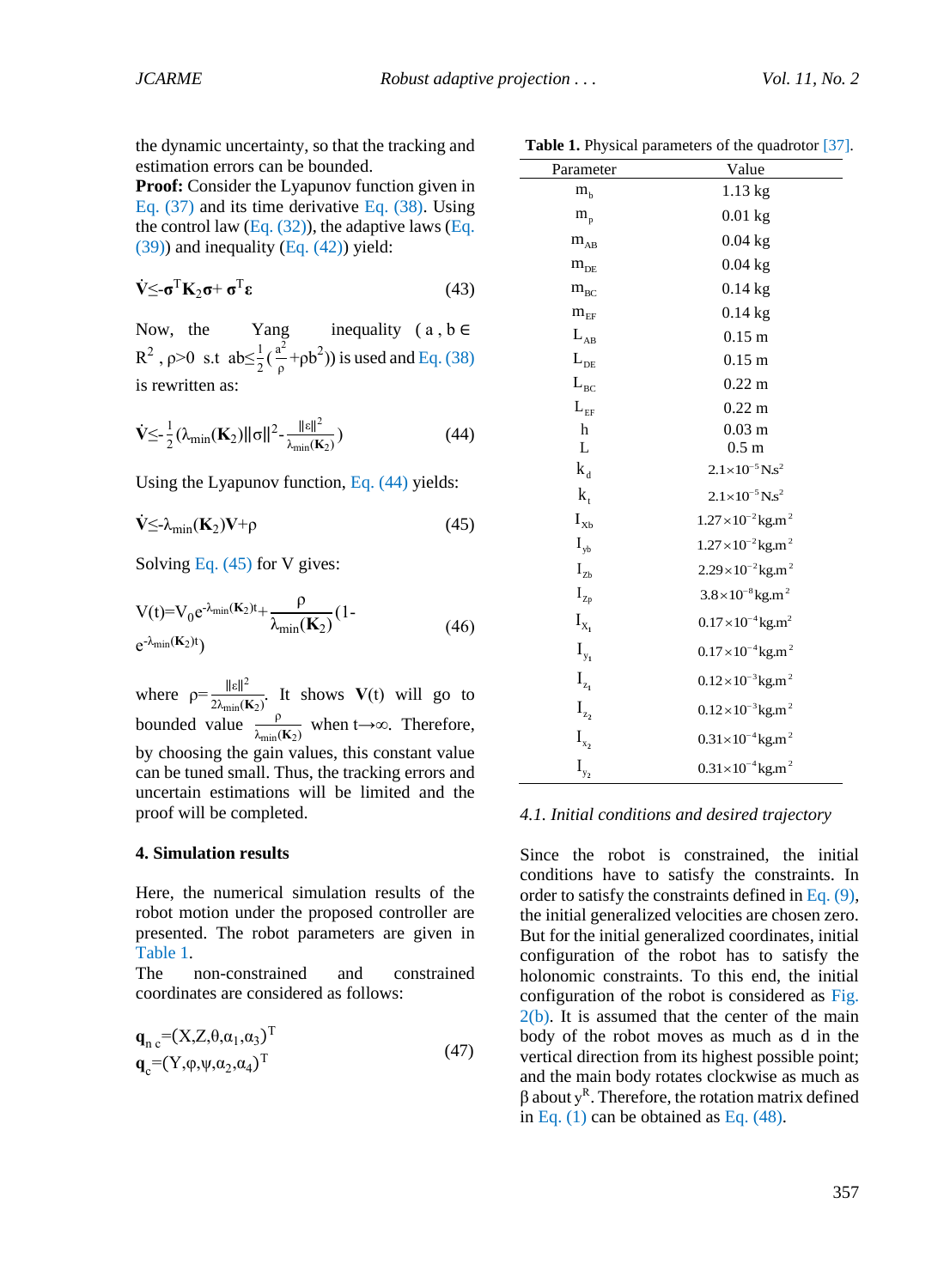<span id="page-7-1"></span>
$$
\mathbf{R}(\psi,\theta,\varphi) = \frac{1}{2} \begin{bmatrix} 1+C_{\beta} & 1-C_{\beta} & \sqrt{2}S_{\beta} \\ 1-C_{\beta} & 1+C_{\beta} & -\sqrt{2}S_{\beta} \\ -\sqrt{2}S_{\beta} & \sqrt{2}S_{\beta} & 2C_{\beta} \end{bmatrix}
$$
(48)

The [Eq. \(48\)](#page-7-1) yields:

$$
\tan(\psi) = \frac{R_{12}}{R_{11}}, \tan(\phi) = \frac{R_{23}}{R_{33}}
$$
  
\n
$$
\tan(\theta) = \frac{-R_{13}}{\sqrt{R_{11}^2 + R_{12}^2}}
$$
\n(49)

Thereby,  $\psi$ ,  $\theta$  and  $\phi$  are obtained.

Now,  $\alpha_i$ (i=1,2,3,4) should be determined. To this end, Eq. [\(50\)](#page-7-2) can be obtained from [Fig.](#page-7-0) 2.

<span id="page-7-2"></span>
$$
\overrightarrow{OF}_z = \overrightarrow{OC}_z = L_{AB} + L_{BC},\tag{50}
$$

where,  $\langle \cdot \rangle_z$  denotes z component. Eq. [\(50\)](#page-7-2) has two constraints; therefore, two variables are chosen and two others are obtained from [Eq.](#page-7-2)  [\(50\).](#page-7-2) To, this end,  $\alpha_2$  and  $\alpha_4$  are chosen zero and  $\alpha_1$  and  $\alpha_3$  are determined by [Eq. \(50\).](#page-7-2) It should be noted that the distance  $d'$  has to satisfy Eq. [\(51\).](#page-7-3)

<span id="page-7-3"></span>
$$
d' = d - \left(\frac{L}{\sqrt{2}}\right) \sin\beta \ge 0 \tag{51}
$$

Therefore, by considering  $\beta = 4^0$  and d=4 cm, the value  $d = 2.7680$  cm will be determined and by the rotation matrix, Euler angles are given as  $\varphi$ =-2.8273<sup>0</sup> and  $\theta$ =-2.8273<sup>0</sup> and  $\psi$ =-0.0699<sup>0</sup>. Also,  $P_0^E$  is determined by defining the position Ó in initial frame and given as  ${\bf P}_o^{\rm E}\text{=}(0, 0, 0.04)^{\rm T}.$ 

<span id="page-7-0"></span>

**Fig. 2.** (a) The robot configuration in the highest point on the path and (b) the initial configuration of the robot on the path.

Accordingly, the initial configuration of the robot is considered as [Eq](#page-7-4). (5[2\)](#page-7-4).

<span id="page-7-4"></span>
$$
\begin{aligned} \mathbf{P}_o^{\text{E}} &= (0 \ , \ 0, \ 0.04)^{\text{T}} \\ \gamma_0 &= (-2.8307 \ ^{\circ} \ , \ -2.8273 \ ^{\circ} \ , \ 0.0699 \ ^{\circ} )^{\text{T}} \\ \alpha_0 &= (55.5125 \ ^{\circ} \ , \ 0, \ 55.5125 \ ^{\circ} \ , \ 0)^{\text{T}} \end{aligned} \tag{52}
$$

Since the constraint path is along the  $x_r$  axis, the desired path of the robot is defined as:

<span id="page-7-5"></span>

| $R X_0^d(t) =$    |                    |      |
|-------------------|--------------------|------|
| $0.25t^2$         | $0 \leq t \leq 12$ |      |
| $6t - 36$         | $12 \le t \le 20$  | (53) |
| $-0.5t^2+26t-236$ | 20 < t < 26        |      |
| 102               | $26 \le t \le 30$  |      |
| $-2t+162$         | $30 \le t < 80$    |      |

For this path, the robot movement includes acceleration movement, constant velocity, deceleration, and fixed position during forward motion. Also, it moves with constant velocity during the way back.

It is assumed that this quadrotor has to monitor the path defined in Eq.  $(53)$ . For this purpose, the robot posture is chosen as constant during motion. Therefore, the desired trajectory is given as in [Eq. \(54\).](#page-7-6)

<span id="page-7-6"></span>
$$
\mathbf{q}_{\text{nc}}^{\text{d}} = \begin{pmatrix} \frac{\sqrt{2}}{2} \left( \begin{array}{c} R & X_{\text{o}}^{\text{d}}(t) \end{array} \right) \\ \begin{array}{c} 0.04 \\ -2.8273 \\ 85 \\ 85 \\ 0 \end{array} \end{pmatrix} \tag{54}
$$

#### *4.2. Performance of robust adaptive control*

Now, the implementation results of the proposed adaptive controller are presented. It should be noted that this controller does not require to accurately know the dynamic model of the nonlinear functions. In the following, the ability of this controller for tracking the desired path [\(Eq. \(54\)\)](#page-7-6) is investigated by the gains.

$$
\mathbf{K}_1 = \text{diag}([0.1, 4.0, 0.5, 0.6, 0.8])
$$
\n
$$
\mathbf{K}_2 = \text{diag}([0.02, 70.02, 18.55, 82.0, 75.2])
$$
\n(55)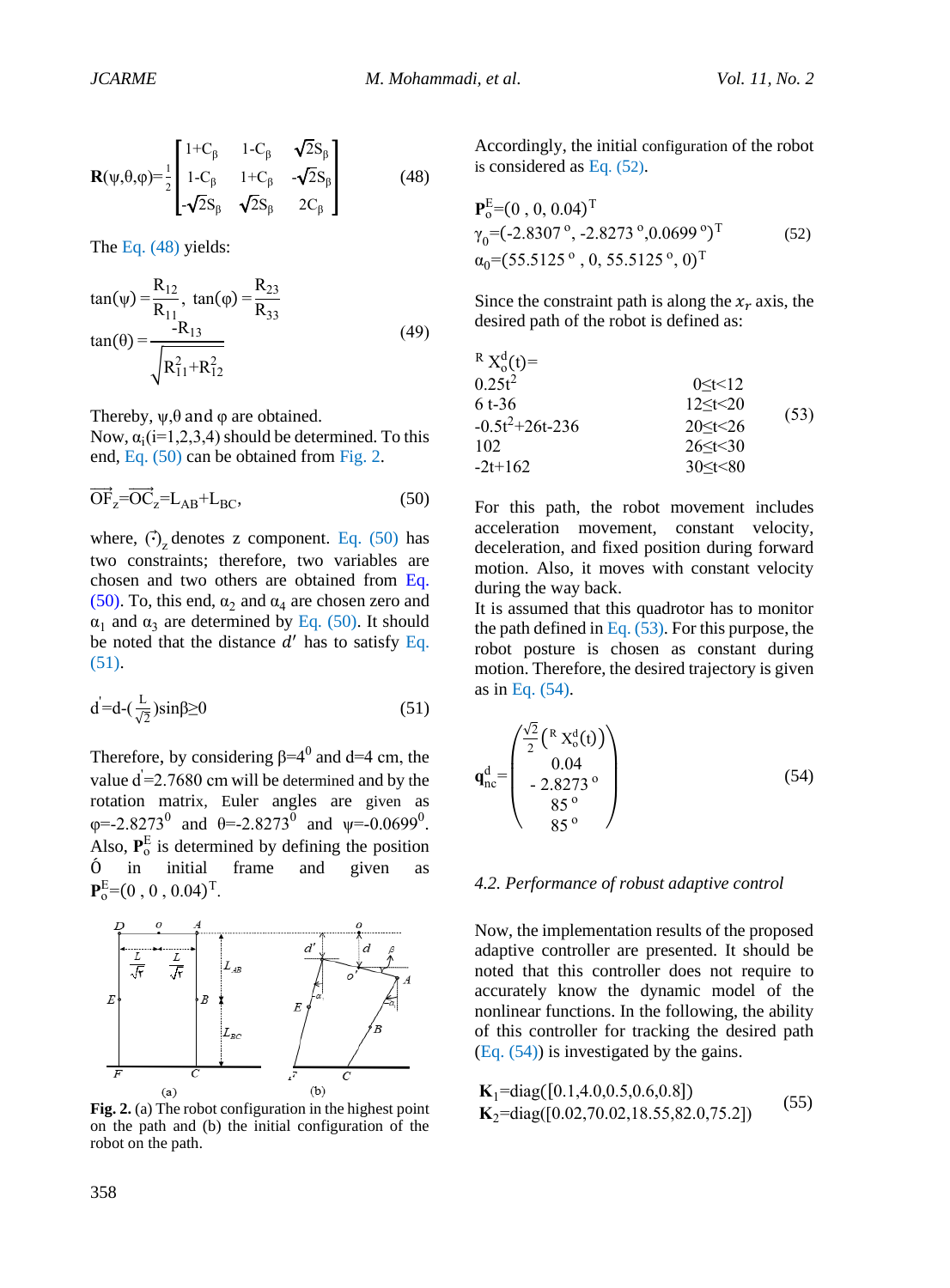The adaptive parameters are considered as  $\varepsilon_i = 0.1$ ,  $\Gamma_i = I_{\beta_i}$ ,  $\|\Phi_i\|_M = 1$  (**i**=1,...,5).

[Fig.](#page-8-0) 3 shows the position of the main body in the  $x^R y^R z^R$  frame. The desired path is specified with the dotted lines. As it can be seen, the controller without knowing the nonlinear terms of the dynamic model has forced the robot to move along the desired path. Also, according to the constraints  $(Eq. (9))$ , the robot has not moved along  $Y_0^R$  axis.

<span id="page-8-0"></span>

**Fig. 3.** Tracking performance of the quadrotor.

<span id="page-8-1"></span>

**Fig. 4.** The joint angles of the manipulators during quadrotor motion

<span id="page-8-2"></span>

**Fig. 5.** Euler angles during quadrotor motion.

The joint angles are shown in [Fig. 4.](#page-8-1) The angles  $\alpha_1$ ,  $\alpha_3$  reach the desired value in less than one second from the start of the movement. Also, the angles  $\alpha_2$  and  $\alpha_4$  converge to a constant value of 58.4 degrees.

Euler angles are shown in [Fig. 5.](#page-8-2) As expected, the angle  $\theta$  is well controlled and two other angles remain constant.

The control inputs are shown in [Fig. 6.](#page-8-3) Due to the fact that Euler's angles are constant, the roll, pitch and yaw moments are zero. As seen from Fig.  $6$ , input  $u_1$ , the lift force, has nonzero value during accelerated motion. The joint torques are shown in [Fig. 7.](#page-9-0) It is seen that torques are bounded during motion. It is obvious that during the movement without acceleration, the joint torques are nonzero as the lift force  $(u_1)$  is almost zero and this means that the robot weight is controlled by the joint torques during the movement without acceleration.

<span id="page-8-3"></span>I[n Fig. 8,](#page-9-1) the estimated values of nonlinear terms in dynamic model are shown and compared with their actual values. This figure shows that the estimation error is bounded during motion. Therefore, these results show that the constrained quadrotor can follow the reference trajectory by the proposed adaptive control in spite of the dynamic model uncertainty.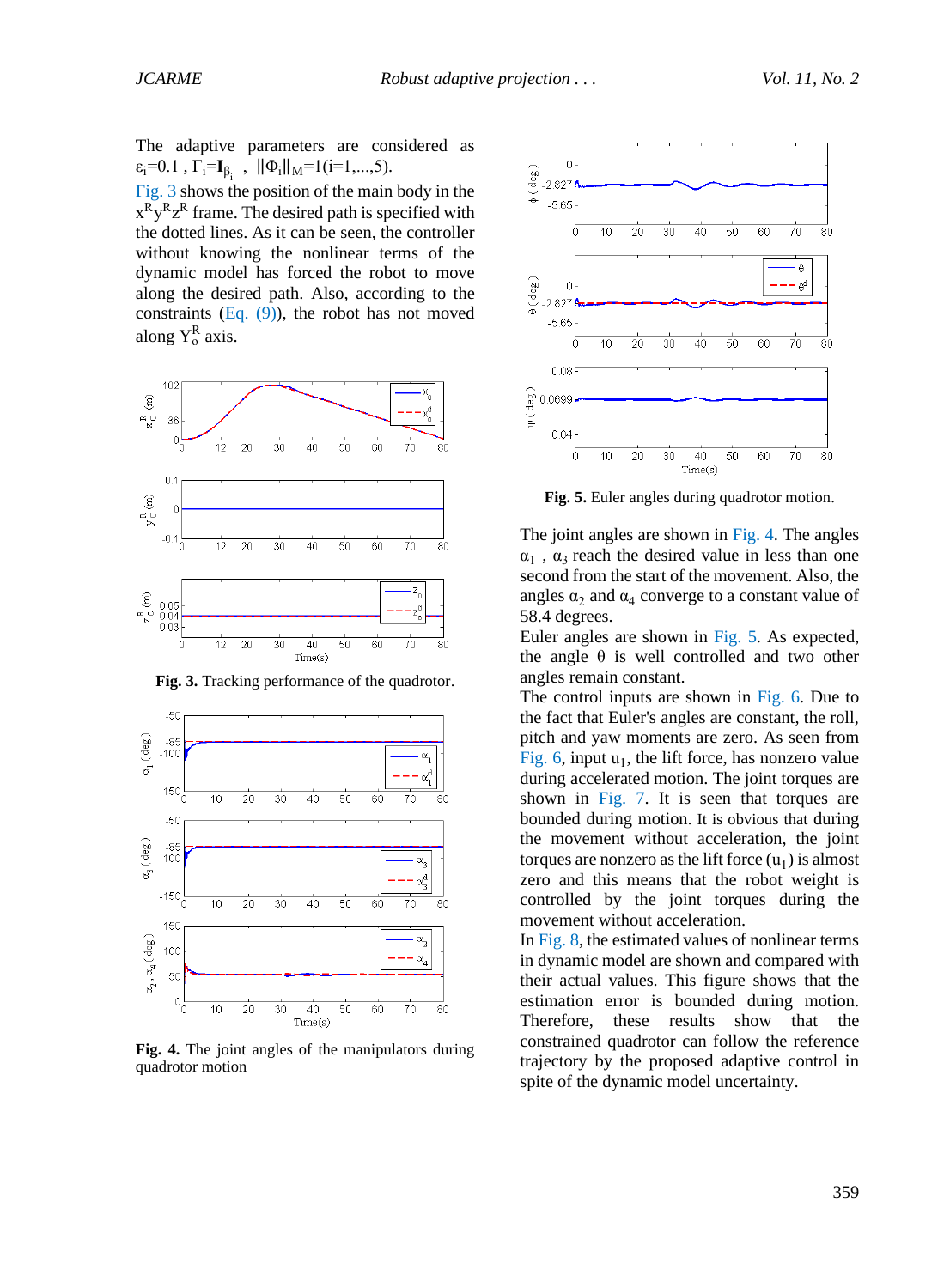

**Fig. 6.** The control inputs  $u_1$ ,  $u_2$ ,  $u_3$  and  $u_4$  during quadrotor motion

<span id="page-9-0"></span>

**Fig. 7.** The joint torques during quadrotor motion.

## *4.3. Performance of robust adaptive controller in presence of external disturbances*

In this section, robust control of the robot is investigated in the presence of the wind force as the external disturbance. It is assumed that the wind force  $1.0N$  is applied from  $t=5$  s by  $t=25$  s along the  $x<sup>R</sup>$  and  $y<sup>R</sup>$  axes with the desired trajectory defined in [Eq. \(54\).](#page-7-6) [Fig. 9](#page-9-2) shows the tracking performance of the quadrotor during motion by the adaptive parameters  $\varepsilon_i$ =0.1,  $\Gamma_{\mathbf{i}} = \mathbf{I}_{\beta_{\mathbf{i}}}$ ,  $\|\Phi_i\|_M=1$ (i=1,...,5). [Fig. 9](#page-9-2) shows that the proposed controller can force the quadrotor to move near the reference motion in spite of the dynamic model uncertainties and external disturbances.

The control inputs and joint torques are shown in [Fig. 10](#page-10-3) and [11,](#page-10-4) respectively. The effect of the external disturbances is manifest at 5 ≤t≤ 25 and the input values are limited in spite of the presence of the external disturbance and the dynamic uncertainties.

In [Fig. 12,](#page-10-5) the estimated values of nonlinear terms of the dynamic model are shown and compared with their actual values.

<span id="page-9-1"></span>

**Fig. 8.** Actual and estimated nonlinear terms, solid lines show the actual values and dash line shows the estimated values.

<span id="page-9-2"></span>

**Fig. 9.** Tracking performance of the quadrotor in presence of the external disturbance.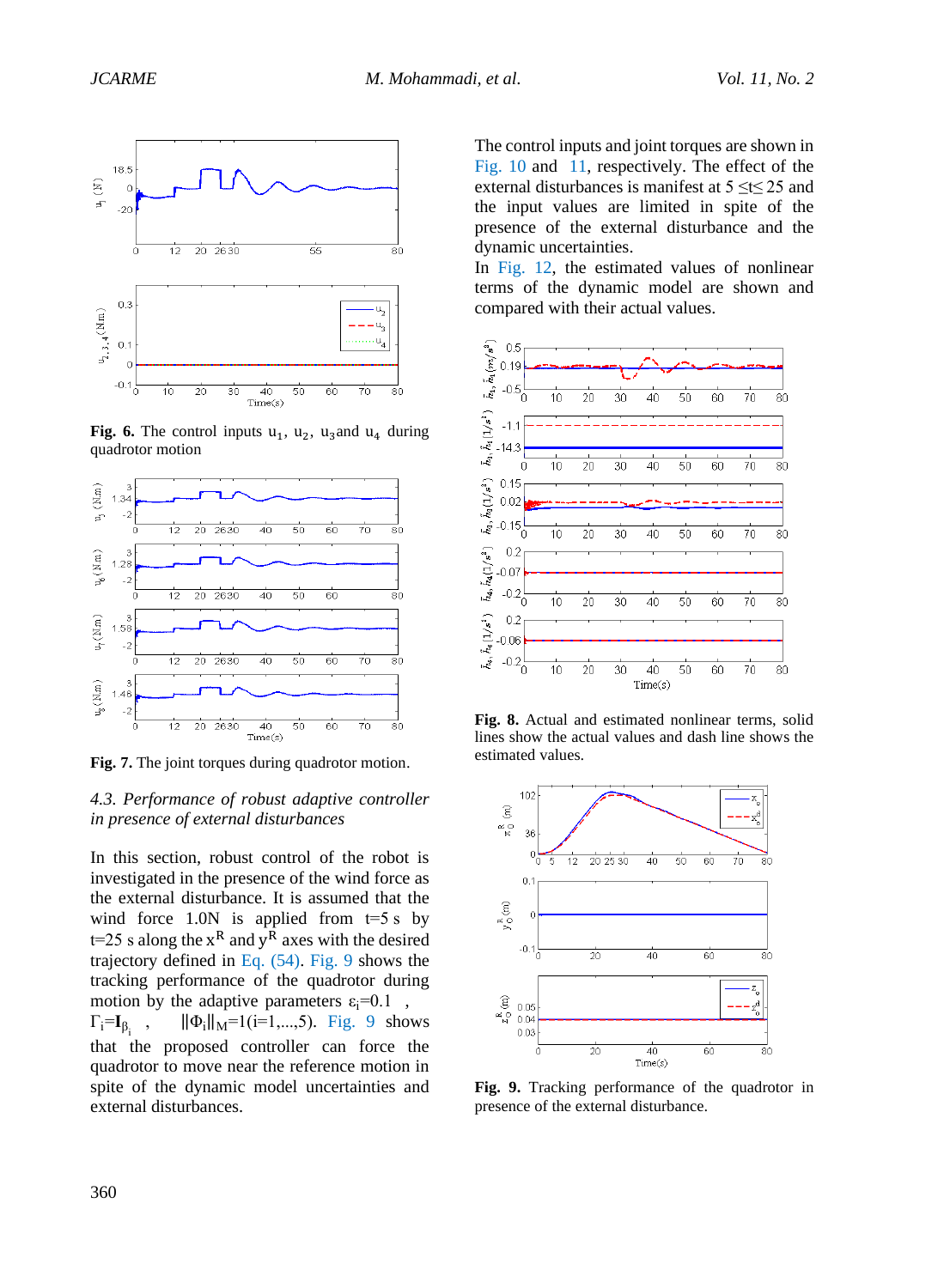<span id="page-10-3"></span>

**Fig. 10.** The control inputs  $u_1$ ,  $u_2$ ,  $u_3$  and  $u_4$  during quadrotor motion in presence of the external disturbance

<span id="page-10-4"></span>

**Fig. 11.** The joint torques during quadrotor motion

<span id="page-10-5"></span>

**Fig. 12.** Actual and estimated nonlinear terms in dynamic model in the presence of the external disturbance, solid lines show the actual values and dash line shows the estimated values.

#### **5. Conclusions**

A quadrotor with two constrained manipulators was introduced and controlled on a constraint path in the presence of dynamic uncertainties. By adding two manipulators to quadrotor and moving the robot on the constraint path, the under-actuated robot becomes over-actuated and one can use this feature to accurately control the position of the robot. A robust adaptive method was presented to control the robot. In the proposed method, the nonlinear terms of the dynamic model were estimated by adaptive laws based on functional approximation technique and projection operator. Numerical implementation results showed that the quadrotor can move near the reference path in the presence of the dynamic uncertainties by the proposed controller. Also, the robustness of the presented control is evaluated by surveying its performance in the presence of the wind force. The results showed that the proposed controller can move the quadrotor near the reference path in spite of the dynamic uncertainties and external disturbances.

#### **References**

- <span id="page-10-0"></span>[1] H. Wang, J. Shi, J. Wang, H. Wanget, Y. Feng and Y. You, "Design and Modeling of a Novel Transformable Land/Air Robot", *Int. J. Aerosp. Eng.*, Vol. 2019, ID: 2064131, pp. 1–10, (2019).
- [2] S. Sadr, S. Ali A. Moosavian and P. Zarafshan, "Dynamics Modeling and Control of a Quadrotor with Swing Load", *J. Control Sci. Eng.*, Vol. 2014, ID: 265897, pp. 1–12, (2014).
- [3] D. Nguyen, Y. Liu and K. Mori, "Experimental Study for Aerodynamic Performance of Quadrotor Helicopter", *Trans. Japan Soc. Aero. Space Sci.*, Vol. 61, No. 1, pp. 29–39, (2018).
- <span id="page-10-1"></span>[4] K. Nonami, "Drone technology, cuttingedge drone business, and future prospects", *J. Robot. Mechatron*., Vol. 28, No. 3, pp. 262-272, (2016).
- <span id="page-10-2"></span>[5] A. Bousbaine, M. H. Wu and G. T. Poyi, "Modelling and simulation of a quadrotor helicopter", *[6th IET Int.](https://ieeexplore.ieee.org/xpl/mostRecentIssue.jsp?punumber=6235114) Conf.*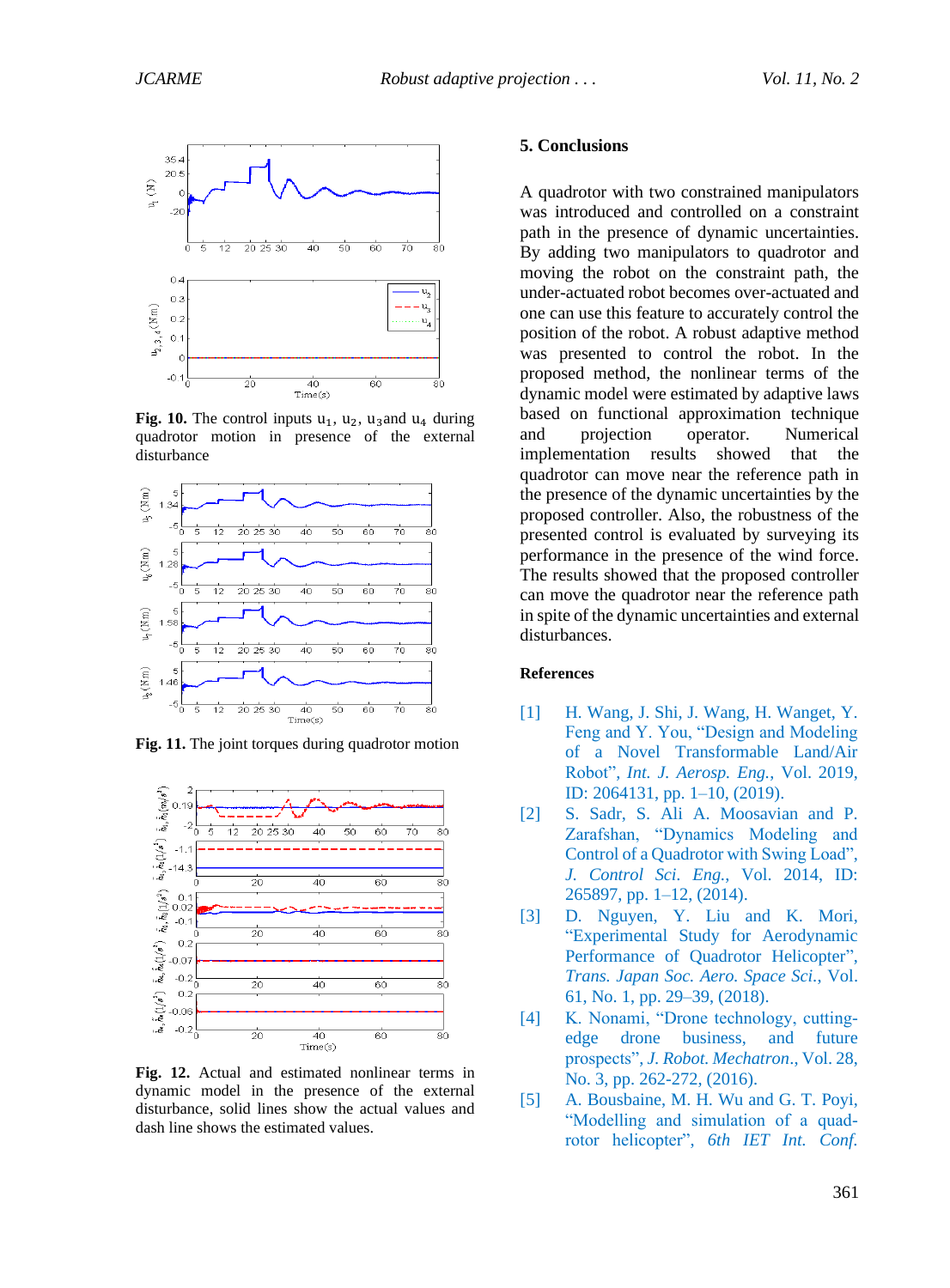*[Power Electron.](https://ieeexplore.ieee.org/xpl/mostRecentIssue.jsp?punumber=6235114) Mach. Drives*, Bristol, pp. 1–6, (2012).

- <span id="page-11-0"></span>[6] A. Najm and I. Ibraheem, "Nonlinear PID controller design for a 6-DOF UAV quadrotor system", *Eng. Sci. Technol. Int. J.*, [Vol. 22, No. 4,](https://www.sciencedirect.com/science/journal/22150986/22/4) pp. 1087–1097, (2019).
- [7] M. Haemers, S. Derammelaere, C. M. Ionescu, K. Stockman, J. D. Viaene and F. Verbelen, "Proportional-Integral State-Feedback Controller Optimization for a Full-Car Active Suspension Setup using a Genetic Algorithm", *IFAC Pap. OnLine*, Vol. 51, No. 4, pp. 1-6, (2018).
- [8] M. F. Bin Abas, D. Pebrianti, S. A. Md. Ali, D. Iwakura, Y. Song, K. Nonami and D. Fujiwara, "Circular Leader-Follower Formation Control of Quad-Rotor Aerial Vehicles", *J. Robot. Mechatron.*, Vol. 25, No. 1, pp. 60-71, (2012).
- [9] Y. Y. Nazaruddin, A. D. Andrini and B. Anditio, "PSO Based PID Controller for Quadrotor with Virtual Sensor", *IFAC Pap. OnLine*, Vol. 51, No. 4, pp. 358-363, (2018).
- [10] M. S. Chehadeh and I. Boiko, "Design of Rules for In-Flight Non-Parametric Tuning of PID Controllers for Unmanned Aerial Vehicles", *J. Franklin Inst.*, Vol. [356, No.](https://www.sciencedirect.com/science/journal/00160032/356/1) 1, pp. 474-491, (2018).
- <span id="page-11-1"></span>[11] Y. Bouzid, H. Siguerdidjane and Y. Bestaoui, "Boosted Flight Controller for Quadrotor Navigation under disturbances", *IFAC Pap. OnLine*, Vol. [50, No.](https://www.sciencedirect.com/science/journal/24058963/50/1) 1, pp. 10293-10298, (2017).
- <span id="page-11-2"></span>[12] Z. Yaou, W. jingsong, L. Tiansheng and L. Jingsong, "The attitude control of the four-rotor unmanned helicopter based on feedback linearization control", *WSEAS Trans. Syst.*, Vol. 12, No. 4, pp. 229-239, (2013).
- [13] M. A. Lotufo, L. Colangelo, C. P. Montenegro, C. Novara and E. Canuto, "Embedded Model Control for UAV Quadrotor via Feedback Linearization", *IFAC Pap. OnLine*, Vol. [49, No.](https://www.sciencedirect.com/science/journal/24058963/49/17) 17, pp. 266-271, (2016).
- [14] D. Lee, H. J. Kim and S. Sastry, "Feedback linearization vs. adaptive

sliding mode control for a quadrotor helicopter", *Int. J. Control Autom. Syst.,*  Vol. [7, No.](https://www.sciencedirect.com/science/journal/24058963/49/17) 3, pp. 419-428, (2009).

- <span id="page-11-3"></span>[15] K. Nonaka and H. Sugizaki, "Integral Sliding Mode Altitude Control for a Small Model Helicopter with Ground Effect Compensation", *Am. Control Conf.*, San Francisco, CA, USA, pp. 202–207, (2011).
- <span id="page-11-4"></span>[16] G. Alizadeh and K. Ghasemi, "Control of Quadrotor Using Sliding Mode Disturbance Observer and Nonlinear H∞", *Int. J. Rob.*, Vol. [4, No.](https://www.sciencedirect.com/science/journal/24058963/49/17) 1, pp. 38- 46, (2015).
- [17] R. Akbar, B. Sumantri, H. Katayama, S. Sano, and N. Uchiyama, "Reduced-Order Observer Based Sliding Mode Control for a Quad-Rotor Helicopter", *Int. J. Rob. Mechatron.*, Vol. 28, No. 3, pp. 304-313, (2016).
- [18] D. Ma, Y. Xia, G. Shen, Z. Jia and T. Li, "Flatness-based adaptive sliding mode tracking control for a quadrotor with disturbances", *J. Franklin Inst.*, Vol. 355, No.14, pp. 6300-6322, (2018).
- <span id="page-11-5"></span>[19] M. A. Mohd Basri, A. R. Husain and K. A. Danapalasingam, "Enhanced Backstepping Controller Design with Application to Autonomous Quadrotor Unmanned Aerial Vehicle", *J. Intell. Rob. Syst.*, Vol. 79, No. 2, pp. 295–321, (2014).
- [20] Y. Liu, J. Ma and H. Tu, "Robust Command Filtered Adaptive Backstepping Control for a Quadrotor Aircraft", *J. Control Sci. Eng.,* Vol. 2018, ID: 1854648, pp. 1-9, (2018).
- [21] M. A. Vallejo-Alarcon, R. Castro-Linares and M. Velasco-Villa, "Unicycle-Type Robot & Quadrotor Leader-Follower Formation Backstepping Control", *IFAC Pap. OnLine*, Vol. 48, No. 19, pp. 51-56, (2015).
- [22] K. Djamel, M. Abdellah and A. Benallegu, "Attitude Optimal Backstepping Controller Based Quaternion for a UAV", *Math. Probl. Eng.*, Vol. 2016, ID: 8573235, pp. 1-11, (2016).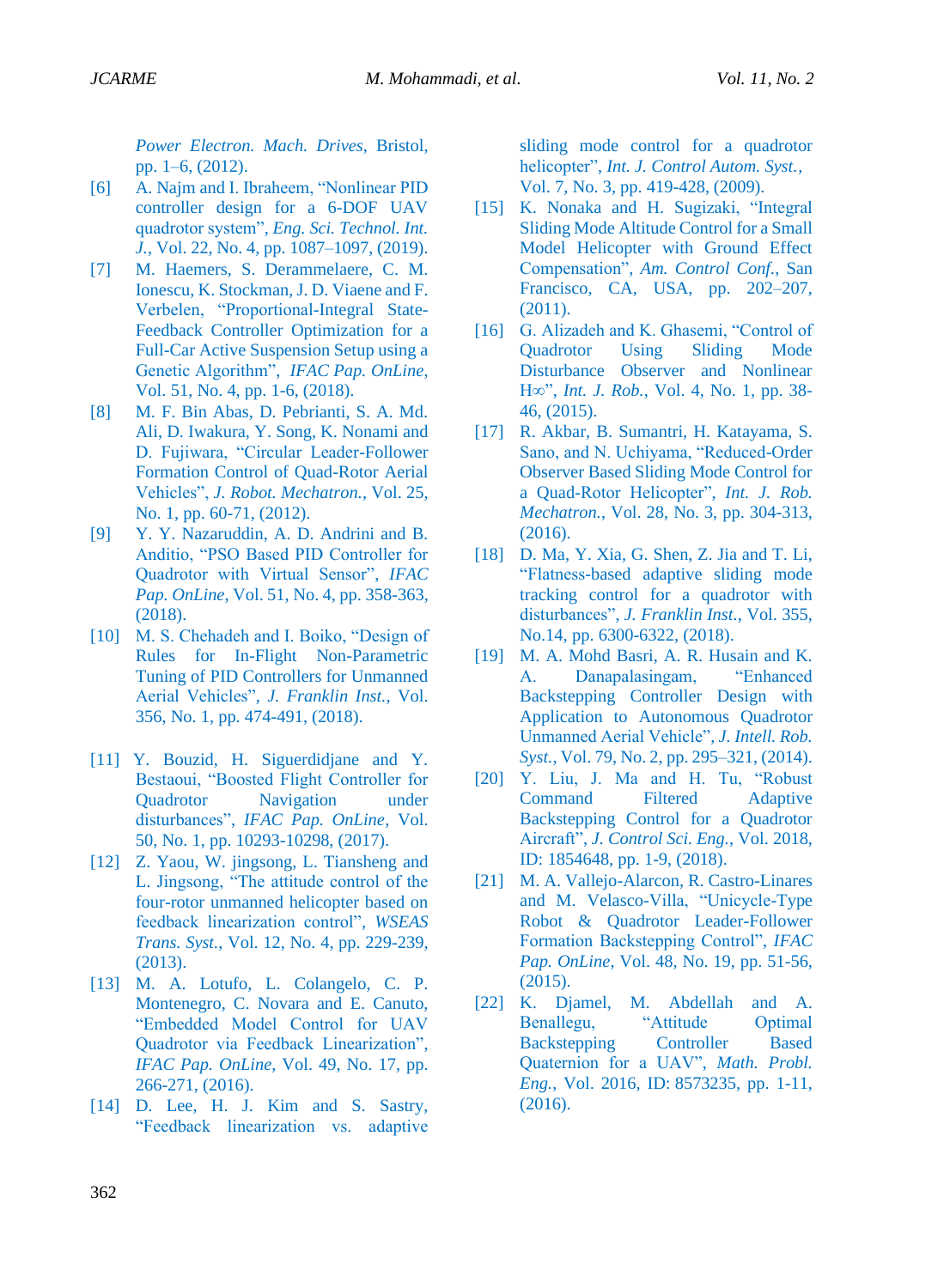- <span id="page-12-0"></span>[23] S. [Nadda](https://ieeexplore.ieee.org/author/37086464854) and [A. Swarup,](https://ieeexplore.ieee.org/author/37659242700) "Development of backstepping based sliding mode control for a quadrotor", *[IEEE 10th Int.](https://ieeexplore.ieee.org/xpl/conhome/6798245/proceeding)  [Colloq. Signal Process. Appl.](https://ieeexplore.ieee.org/xpl/conhome/6798245/proceeding)*, Kuala Lumpur, Malaysia, pp. 10-13, (2014).
- <span id="page-12-1"></span>[24] P. Sanchez-Cuevas, G. Heredia and A. Ollero, "Characterization of the Aerodynamic Ground Effect and Its Influence in Multirotor Control", *Int. J. Aerosp. Eng*., Vol. 2017, ID: 1823056, pp. 1-17, (2017).
- <span id="page-12-2"></span>[25] M. Tognon, A. Testa, E. Rossi and A. Franchi, "Takeoff and Landing on Slopes via Inclined Hovering with a Tethered Aerial Robot", *IEEE/RSJ Int. Conf. Intell. Rob. Syst. (IROS)*, Daejeon, Korea (South), pp. 1-6, (2016).
- <span id="page-12-3"></span>[26] M. Muller, S. Lupashin and R. D. Andrea, "Quadrocopter ball juggling", *IEEE/RSJ Int. Conf. Intell. Rob. Syst. (IROS)*, San Francisco, CA, USA, pp. 5113-5120, (2011).
- [27] C. Masone, H. Bulthoff and P. Stegagno, "Cooperative transportation of a payload using quadrotors: A reconfigurable cabledriven parallel robot", *IEEE/RSJ Int. Conf. Intell. Rob. Syst. (IROS)*, Daejeon, Korea (South), pp. 5113-5120, (2016).
- <span id="page-12-4"></span>[28] J. Gimenez, L. R. Salinas, D. C. Gandolfo, C. D. Rosales and R. Carelli, "Control for cooperative transport of a bar-shaped payload with rotorcraft UAVs including a landing stage on mobile robots", *Int. J. Syst. Sci.*, Vol. 51, No. 16, pp. 3378-3392, (2020).
- <span id="page-12-5"></span>[29] S. Lupashin, A. Schollig, M. Sherback, R. D. Andrea, "A simple learning strategy for high-speed quadrocopter multi-flips", *IEEE Int. Conf. Rob. Autom.*, Anchorage, AK, USA, pp. 1642-1648, (2010).
- <span id="page-12-6"></span>[30] D. Mellinger, N. Michael and V. Kumar, "Trajectory generation and control for precise aggressive maneuvers with quadrotors", *Int. J. Rob. Res.*, Vol. 31, No. 5, pp. 664-674, (2010).
- <span id="page-12-7"></span>[31] Y. Zou and Z. Meng, "Coordinated trajectory tracking of multiple vertical

take-off and landing UAVs", *Autom.*, Vol. 99, pp. 33-40, (2019).

- [32] F. Cakici and M. K. Leblebicioglu, "Control System Design of a Vertical Take-off and Landing Fixed-Wing UAV", *IFAC Pap. OnLine*, Vol. 49, No. 3, pp. 267-272, (2016).
- <span id="page-12-8"></span>[33] B. Michini, J. Redding, N. K. Ure, M. Cutler and J. P. How, "Design and flight testing of an autonomous variable-pitch quadrotor", *IEEE Int. Conf. Rob. Autom*, Shanghai, China, pp. 2978-2979, (2011).
- <span id="page-12-9"></span>[34] X[. Ding](https://ieeexplore.ieee.org/author/37329764000), Y. [Yu](https://ieeexplore.ieee.org/author/37963812000) and J. J. [Zhu,](https://ieeexplore.ieee.org/author/38200600700) "Trajectory" linearization tracking control for dynamics of a multi-propeller and multifunction aerial robot – MMAR", *IEEE Int. Conf. Rob. Autom.*, Shanghai, China, pp. 757-762, (2011).
- <span id="page-12-10"></span>[35] X. [Ding](https://ieeexplore.ieee.org/author/37329764000) and Y. Yu, "Dynamic Analysis, Optimal Planning and Composite Control for Aerial Arm-operating with a Multipropeller Multifunction Aerial Robot", *IEEE Int. Conf. Rob. Autom*, Chengdu, China, pp. 420-427, (2012).
- <span id="page-12-11"></span>[36] X[. Ding](https://ieeexplore.ieee.org/author/37329764000) and Y. Yu, "Motion planning and stabilization control of a multi-propeller multifunction aerial robot", *IEEE/ASME Trans. Mechatron.*, Vol. 18, No. 2, pp. 645-656, (2013).
- <span id="page-12-13"></span>[37] X. [Ding](https://ieeexplore.ieee.org/author/37329764000) and Y. Yu, "On hybrid modeling and control of a multi-propeller multifunction aerial robot with flyingwalking locomotion", *Auton. Rob.*, Vol. 38, No. 3, pp. 225–242, (2015).
- <span id="page-12-12"></span>[38] H. Baruh, *Analytical dynamics*, Boston: WCB/McGraw-Hill, pp. 421–481 (1999).
- <span id="page-12-14"></span>[39] R. Dehghani and H. M. Khanlo, "A regressor-free robust adaptive controller for autonomous underwater vehicles", *Proc. Inst. Mech. Eng., Part M: J. Eng. Marit. Environ.*, Vol. 231, No. 2, pp. 569- 582, (2016).
- <span id="page-12-15"></span>[40] Z. Cai, M. S. de Queiroz and D. M. Dawson, "A sufficiently smooth projection operator", *IEEE Trans. Autom. Control*, Vol. 51, No. 1, pp. 135-139, (2006).